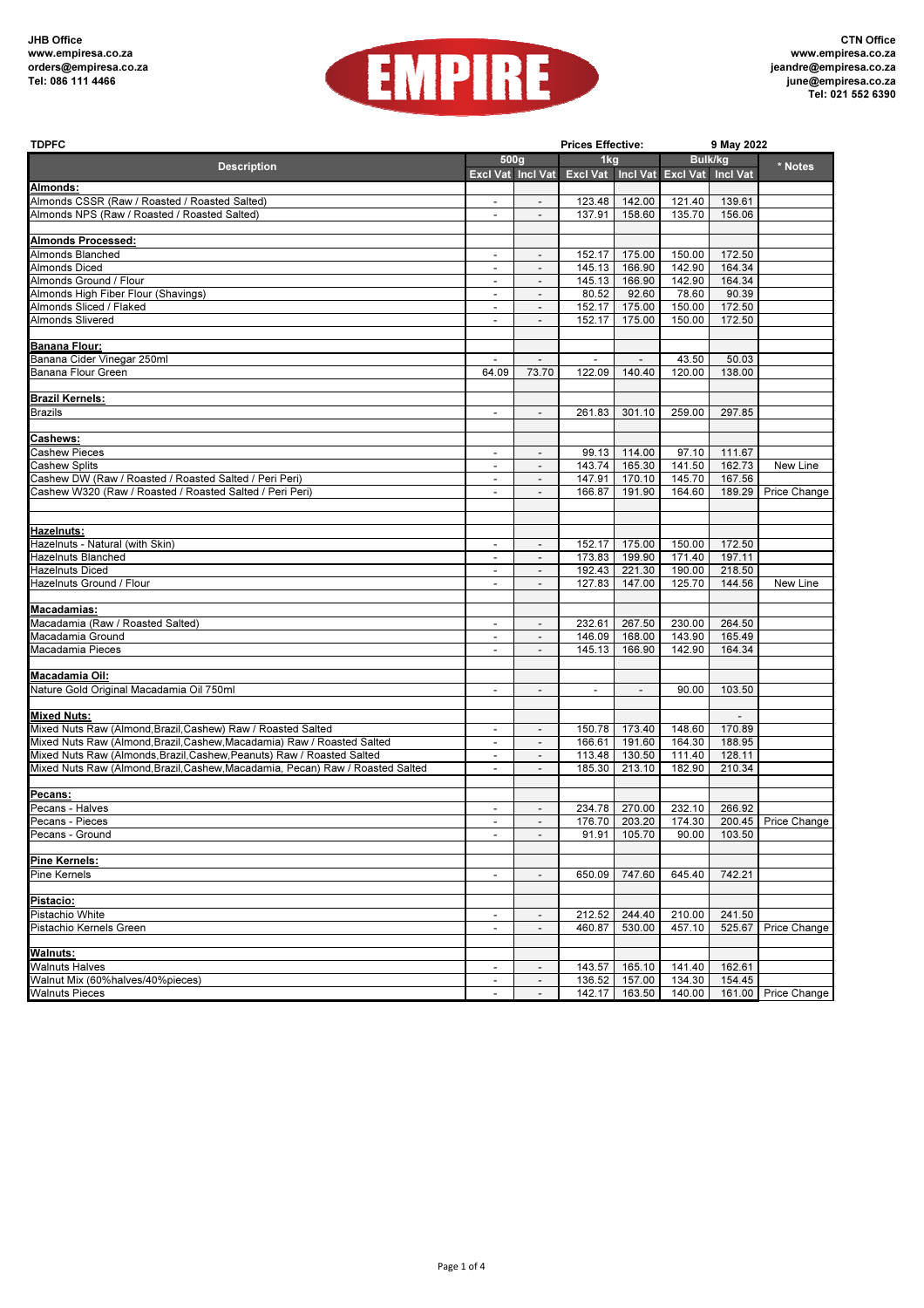

| <b>TDPFC</b>                                                     |                                                      |                                                          | <b>Prices Effective:</b> |                          | 9 May 2022                          |                          |              |  |
|------------------------------------------------------------------|------------------------------------------------------|----------------------------------------------------------|--------------------------|--------------------------|-------------------------------------|--------------------------|--------------|--|
|                                                                  | 500 <sub>g</sub>                                     |                                                          | 1kg                      |                          | Bulk/kg                             |                          | * Notes      |  |
| <b>Description</b>                                               | Excl Vat Incl Vat                                    |                                                          |                          |                          | Excl Vat Incl Vat Excl Vat Incl Vat |                          |              |  |
| <b>Dried Fruit:</b>                                              |                                                      |                                                          |                          |                          |                                     |                          |              |  |
| Apple Wedges                                                     | $\overline{\phantom{a}}$                             | $\overline{\phantom{a}}$                                 | 123.48                   | 142.00                   | 121.40                              | 139.61                   |              |  |
| <b>Turkish Apricot</b>                                           | $\overline{\phantom{a}}$                             | $\overline{\phantom{a}}$                                 | 123.48                   | 142.00                   | 121.40                              | 139.61                   |              |  |
| <b>Turkish Apricot Industrial</b>                                |                                                      | $\overline{\phantom{a}}$                                 | 61.83                    | 71.10                    | 60.00                               | 69.00                    | Out of Stock |  |
| Apricots Royal<br><b>Bananachips Whole</b>                       | $\overline{\phantom{a}}$<br>$\overline{\phantom{a}}$ | $\overline{\phantom{a}}$                                 | 110.61<br>70.43          | 127.20<br>81.00          | 108.60<br>68.60                     | 124.89<br>78.89          |              |  |
| Cube Mix (Strawberry, Pineapple, Papaya)                         | $\overline{\phantom{a}}$                             | $\overline{\phantom{a}}$                                 | 109.13                   | 125.50                   | 107.10                              | 123.17                   |              |  |
| <b>Dates Pitted</b>                                              | $\overline{\phantom{a}}$                             | $\overline{\phantom{a}}$                                 | 27.30                    | 31.40                    | 25.70                               | 29.56                    |              |  |
| Mixed Dried Fruit / Fruit Salad - Choice                         |                                                      | $\overline{\phantom{a}}$                                 | 87.57                    | 100.70                   | 85.70                               | 98.56                    |              |  |
| Mixed Dried Fruit / Fruit Salad - Standard                       | $\blacksquare$                                       | $\overline{\phantom{a}}$                                 | 71.83                    | 82.60                    | 70.00                               | 80.50                    |              |  |
| <b>Ginger Cubes</b>                                              | $\overline{\phantom{a}}$                             | $\overline{\phantom{a}}$                                 | 94.87                    | 109.10                   | 92.90                               | 106.84                   |              |  |
| <b>Ginger Slices</b>                                             | $\overline{\phantom{a}}$                             | $\qquad \qquad \blacksquare$                             | 94.87                    | 109.10                   | 92.90                               | 106.84                   |              |  |
| Guava Strips                                                     | 72.43                                                | 83.30                                                    | $\overline{\phantom{a}}$ | $\overline{\phantom{a}}$ | 135.70                              | 156.06                   |              |  |
| Mango - Chunks                                                   |                                                      |                                                          | 117.48                   | 135.10                   | 115.40                              | 132.71                   |              |  |
| Mango - Choice Grade                                             | $\blacksquare$                                       | $\overline{\phantom{a}}$                                 | 191.39                   | 220.10                   | 189.00                              | 217.35                   |              |  |
| Papaya Cubes                                                     | $\blacksquare$                                       | $\overline{\phantom{a}}$                                 | 109.13                   | 125.50                   | 107.10                              | 123.17                   |              |  |
| Peach Peeled<br>Pears                                            | $\overline{\phantom{a}}$                             | $\overline{\phantom{a}}$                                 | 122.09                   | 140.40                   | 120.00                              | 138.00                   |              |  |
| <b>Pineapple Cubes</b>                                           | $\overline{\phantom{a}}$                             | $\overline{\phantom{a}}$                                 | 89.04<br>109.13          | 102.40<br>125.50         | 87.10<br>107.10                     | 100.17<br>123.17         |              |  |
| Prunes (Without Pip)                                             | $\overline{\phantom{a}}$                             | $\overline{\phantom{a}}$                                 | 145.13                   | 166.90                   | 142.90                              | 164.34                   |              |  |
| Prunes (With Pip)                                                | $\blacksquare$                                       | $\overline{\phantom{a}}$                                 | 80.52                    | 92.60                    | 78.60                               | 90.39                    |              |  |
| Raisins Bakers Mix (Raisins, Saltanas, Currants)                 | $\overline{\phantom{a}}$                             | $\overline{\phantom{a}}$                                 | 27.30                    | 31.40                    | 25.70                               | 29.56                    |              |  |
| <b>Raisins Seedless</b>                                          | $\blacksquare$                                       | $\overline{\phantom{a}}$                                 | 27.30                    | 31.40                    | 25.70                               | 29.56                    |              |  |
| <b>Strawberry Cubes</b>                                          |                                                      | $\overline{\phantom{m}}$                                 | 109.13                   | 125.50                   | 107.10                              | 123.17                   |              |  |
| Raisins Cake Mix (Raisins, Mixed Peel, Cherries, Sliced Almonds) | $\blacksquare$                                       | $\overline{\phantom{a}}$                                 | 61.83                    | 71.10                    |                                     | $\overline{\phantom{a}}$ |              |  |
|                                                                  |                                                      |                                                          |                          |                          |                                     |                          |              |  |
| Tomato:                                                          |                                                      |                                                          |                          |                          |                                     |                          |              |  |
| Sundried Tomato - Lrg                                            | $\overline{\phantom{a}}$                             | $\overline{\phantom{a}}$                                 | 130.70                   | 150.30                   | 128.60                              | 147.89                   |              |  |
|                                                                  |                                                      |                                                          |                          |                          |                                     |                          |              |  |
| <b>Sugar Fruits:</b>                                             |                                                      |                                                          |                          |                          |                                     |                          |              |  |
| Fruit Cubes - Small                                              |                                                      | $\qquad \qquad \blacksquare$                             | 73.30                    | 84.30                    | 71.40                               | 82.11                    |              |  |
| Tots                                                             | $\blacksquare$                                       | $\overline{\phantom{a}}$                                 | 58.87                    | 67.70                    | 57.10                               | 65.67                    |              |  |
| <b>Fruit Flakes</b>                                              | $\overline{\phantom{a}}$                             | $\overline{\phantom{a}}$                                 | 87.57                    | 100.70                   | 85.70                               | 98.56                    |              |  |
| Fruit Flakes - Mini                                              |                                                      | $\overline{\phantom{a}}$                                 | 76.87                    | 88.40                    | 75.00                               | 86.25                    |              |  |
| <b>Berries:</b>                                                  |                                                      |                                                          |                          |                          |                                     |                          |              |  |
| <b>Blue Berry</b>                                                |                                                      | $\overline{\phantom{m}}$                                 | 348.87                   | 401.20                   | 345.70                              | 397.56                   |              |  |
| <b>Black Current</b>                                             | $\overline{\phantom{a}}$                             | $\overline{\phantom{a}}$                                 | 395.74                   | 455.10                   | 392.20                              | 451.03                   |              |  |
| <b>Strawberry Dried Whole</b>                                    | $\overline{\phantom{a}}$                             | $\overline{\phantom{a}}$                                 | 483.91                   | 556.50                   | 480.00                              | 552.00                   |              |  |
| Cranberries                                                      | $\overline{\phantom{a}}$                             | $\overline{\phantom{a}}$                                 | 100.52                   | 115.60                   | 98.50                               | 113.28                   | Price Change |  |
| Goji Berry                                                       | $\overline{\phantom{a}}$                             | $\overline{\phantom{a}}$                                 | 159.39                   | 183.30                   | 157.10                              | 180.67                   |              |  |
| <b>Berry Mix</b>                                                 |                                                      | $\frac{1}{2}$                                            | 177.39                   | 204.00                   | 175.00                              | 201.25                   |              |  |
|                                                                  |                                                      |                                                          |                          |                          |                                     |                          |              |  |
| Mixes:                                                           |                                                      |                                                          |                          |                          |                                     |                          |              |  |
| Forest Mix Raw                                                   | $\overline{\phantom{a}}$                             | $\overline{\phantom{a}}$                                 | 97.74                    | 112.40                   | 95.70                               | 110.06                   |              |  |
| <b>Forest Mix Roasted Salted</b><br>Cashew Cranberry Mix         | $\overline{\phantom{a}}$                             | $\overline{\phantom{a}}$                                 | 97.74                    | 112.40                   | 95.70                               | 110.06<br>180.67         |              |  |
| Mac Cashew Pineapple                                             | $\overline{\phantom{a}}$                             | $\qquad \qquad \blacksquare$<br>$\overline{\phantom{m}}$ | 159.39<br>120.70         | 183.30<br>138.80         | 157.10<br>118.60                    | 136.39                   |              |  |
| Mac Cranberry Mix                                                | $\overline{\phantom{a}}$                             | $\overline{\phantom{a}}$                                 | 170.87                   | 196.50                   | 168.60                              | 193.89                   |              |  |
| <b>Island Mix</b>                                                |                                                      |                                                          |                          | 116 43 133 90            | 114.30                              | 131.45                   |              |  |
| Deluxe Mix                                                       | $\overline{\phantom{a}}$                             | $\overline{\phantom{a}}$                                 | 116.43                   | 133.90                   | 114.30                              | 131.45                   |              |  |
| <b>Breakfast Mix</b>                                             | $\overline{\phantom{a}}$                             | $\qquad \qquad \blacksquare$                             | 84.87                    | 97.60                    | 83.00                               | 95.45                    |              |  |
| <b>Hawaiian Mix</b>                                              |                                                      | $\overline{\phantom{m}}$                                 | 80.52                    | 92.60                    | 78.60                               | 90.39                    |              |  |
| <b>Super Mix</b>                                                 | $\blacksquare$                                       | $\overline{\phantom{a}}$                                 | 61.39                    | 70.60                    | 59.60                               | 68.54                    |              |  |
| Energy Mix                                                       | $\overline{\phantom{a}}$                             | $\overline{\phantom{a}}$                                 | 66.09                    | 76.00                    | 64.30                               | 73.95                    |              |  |
| Jungle Mix                                                       | $\overline{\phantom{a}}$                             | $\overline{\phantom{a}}$                                 | 66.09                    | 76.00                    | 64.30                               | 73.95                    |              |  |
| <b>Antioxidant Mix</b>                                           | $\overline{\phantom{a}}$                             | $\overline{\phantom{a}}$                                 | 78.87                    | 90.70                    | 77.00                               | 88.55                    |              |  |
|                                                                  |                                                      |                                                          |                          |                          |                                     |                          |              |  |
| Coconut:<br>Coconut Chips                                        |                                                      |                                                          |                          |                          |                                     |                          |              |  |
|                                                                  | $\overline{\phantom{a}}$                             | $\overline{\phantom{a}}$                                 | 94.87                    | 109.10                   | 92.90                               | 106.84                   |              |  |
| Coconut Chips Roasted<br>Coconut Dessicated (Reduced Fat)        | $\overline{\phantom{a}}$<br>$\overline{\phantom{a}}$ | $\overline{\phantom{a}}$<br>$\overline{\phantom{a}}$     | 102.00<br>53.22          | 117.30<br>61.20          | 100.00<br>51.40                     | 115.00<br>59.11          | Price Change |  |
| Coconut Pineapple                                                | 51.48                                                | 59.20                                                    | 98.00                    | 112.70                   | 96.00                               | 110.40                   |              |  |
| Coconut BBQ                                                      | 51.48                                                | 59.20                                                    | 98.00                    | 112.70                   | 96.00                               | 110.40                   |              |  |
| Coconut Cheese & Onion                                           | 51.48                                                | 59.20                                                    | 98.00                    | 112.70                   | 96.00                               | 110.40                   |              |  |
| Coconut Chili Garlic                                             | 51.48                                                | 59.20                                                    | 98.00                    | 112.70                   | 96.00                               | 110.40                   |              |  |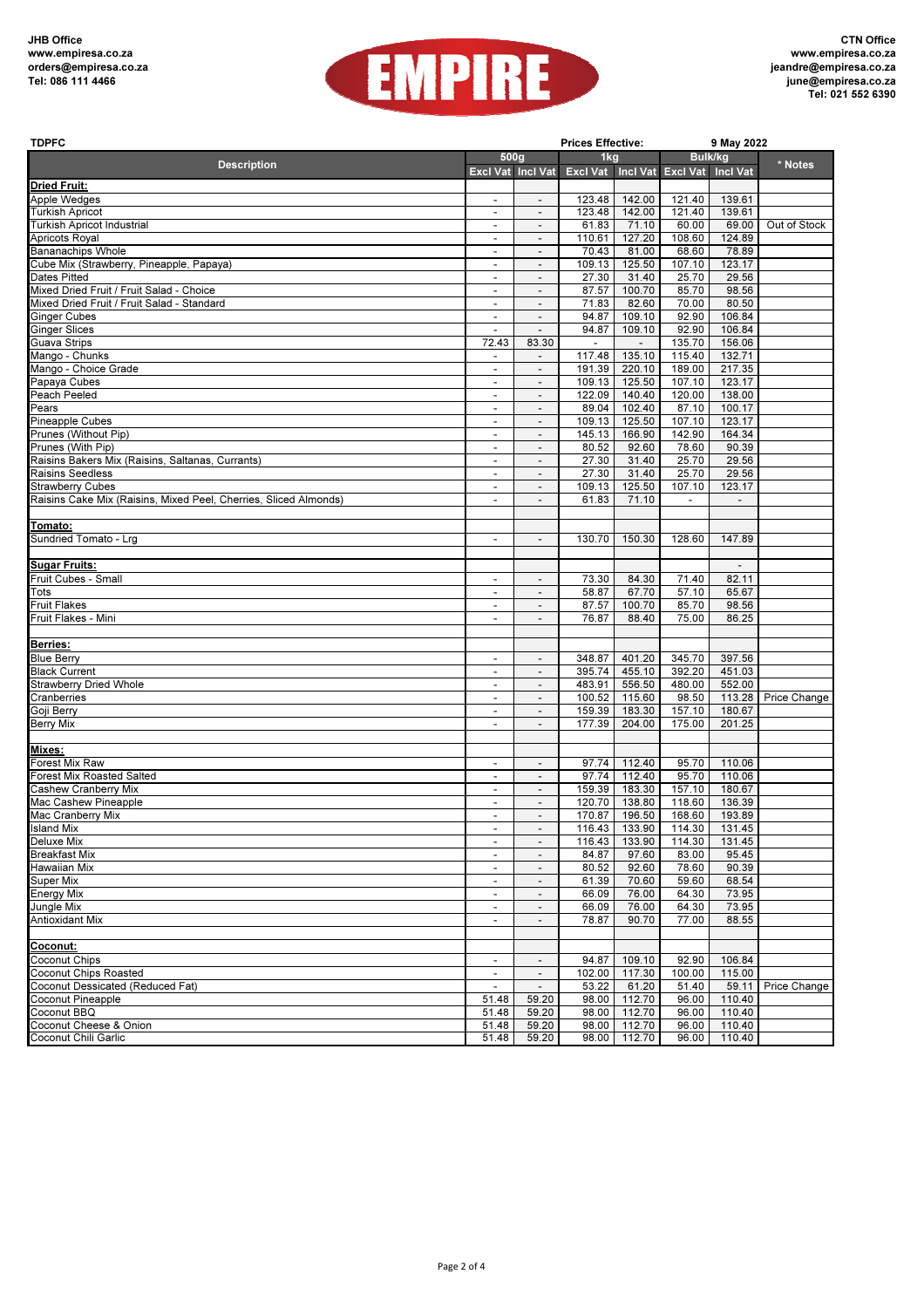

| <b>TDPFC</b>                                                                               | <b>Prices Effective:</b>                             |                                                          |                                                       |                                   | 9 May 2022                                 |                                                      |                    |  |
|--------------------------------------------------------------------------------------------|------------------------------------------------------|----------------------------------------------------------|-------------------------------------------------------|-----------------------------------|--------------------------------------------|------------------------------------------------------|--------------------|--|
|                                                                                            | 500g<br><b>Description</b>                           |                                                          | 1kg                                                   |                                   | <b>Bulk/kg</b>                             |                                                      | * Notes            |  |
|                                                                                            |                                                      |                                                          | Excl Vat Incl Vat Excl Vat Incl Vat Excl Vat Incl Vat |                                   |                                            |                                                      |                    |  |
| Granola & Oats:                                                                            |                                                      |                                                          |                                                       |                                   |                                            |                                                      |                    |  |
| Granola                                                                                    |                                                      | $\overline{\phantom{a}}$                                 | 30.17                                                 | 34.70                             | 28.60                                      | 32.89                                                |                    |  |
| Granola Berry Mix (Granola/Cranberry/Goji)                                                 |                                                      |                                                          | 43.83                                                 | 50.40                             |                                            |                                                      |                    |  |
| Granola Cashew Cranberry<br>Granola Deluxe Mix                                             | $\overline{\phantom{a}}$<br>$\blacksquare$           | $\overline{a}$<br>$\overline{a}$                         | 40.26<br>43.83                                        | 46.30<br>50.40                    | $\blacksquare$<br>$\overline{\phantom{a}}$ | $\overline{\phantom{a}}$<br>$\overline{\phantom{a}}$ |                    |  |
| Granola Fruity                                                                             | 18.78                                                | 21.60                                                    | 35.30                                                 | 40.60                             | $\overline{\phantom{a}}$                   | $\overline{\phantom{a}}$                             |                    |  |
| Granola Island Mix                                                                         | $\overline{\phantom{a}}$                             | $\overline{\phantom{m}}$                                 | 43.83                                                 | 50.40                             | $\overline{\phantom{a}}$                   | $\overline{\phantom{a}}$                             |                    |  |
| Granola Nut Fruit Seed (Granola/Almond/Raisin/Sunflower)                                   | $\blacksquare$                                       | $\overline{\phantom{m}}$                                 | 40.26                                                 | 46.30                             | $\overline{\phantom{a}}$                   | $\overline{\phantom{a}}$                             |                    |  |
| Granola Seed Mix (Granola/SeedMix/Chia)                                                    | $\overline{\phantom{a}}$                             | $\overline{\phantom{a}}$                                 | 35.30                                                 | 40.60                             | $\mathbf{r}$                               | $\blacksquare$                                       |                    |  |
| <b>Rolled Oats</b>                                                                         | $\overline{\phantom{a}}$                             | $\overline{a}$                                           | 23.04                                                 | 26.50                             | 21.40                                      | 24.61                                                |                    |  |
|                                                                                            |                                                      |                                                          |                                                       |                                   |                                            |                                                      |                    |  |
| Seeds:                                                                                     |                                                      |                                                          |                                                       |                                   |                                            |                                                      |                    |  |
| Pumpkin Seed                                                                               | $\overline{\phantom{a}}$                             | $\overline{\phantom{a}}$                                 | 117.83                                                | 135.50                            | 115.70                                     | 133.06                                               |                    |  |
| Sunflower Seed                                                                             | $\overline{\phantom{a}}$<br>$\overline{\phantom{a}}$ | $\overline{a}$                                           | 40.26                                                 | 46.30<br>69.30                    | 38.60<br>58.50                             |                                                      | 44.39 Price Change |  |
| Sesame Seed<br>Sesame Seed - Black                                                         | $\blacksquare$                                       | $\overline{\phantom{a}}$                                 | 60.26<br>90.52                                        | 104.10                            | 88.60                                      | 67.28<br>101.89                                      | Price Change       |  |
| Linseed                                                                                    | $\overline{\phantom{a}}$                             | $\overline{\phantom{a}}$                                 | 33.83                                                 | 38.90                             | 32.10                                      | 36.92                                                |                    |  |
| Seed Mix                                                                                   | $\overline{\phantom{a}}$                             | $\overline{\phantom{a}}$                                 | 58.87                                                 | 67.70                             | 57.10                                      | 65.67                                                |                    |  |
| Poppy Seed                                                                                 | $\blacksquare$                                       | $\overline{a}$                                           | 70.43                                                 | 81.00                             | 68.60                                      | 78.89                                                |                    |  |
| Chia Seed                                                                                  | $\overline{\phantom{a}}$                             | $\overline{a}$                                           | 149.30                                                | 171.70                            | 147.10                                     | 169.17                                               | Price Change       |  |
|                                                                                            |                                                      |                                                          |                                                       |                                   |                                            |                                                      |                    |  |
| <b>Caramelized Products:</b>                                                               |                                                      |                                                          |                                                       |                                   |                                            |                                                      |                    |  |
| Caramel Popcorn                                                                            | $\overline{\phantom{a}}$                             | $\overline{\phantom{a}}$                                 | 55.39                                                 | 63.70                             | 53.60                                      | 61.64                                                |                    |  |
|                                                                                            |                                                      |                                                          |                                                       |                                   |                                            |                                                      |                    |  |
| <b>Sweets:</b>                                                                             |                                                      |                                                          |                                                       |                                   |                                            |                                                      |                    |  |
| Cashous Pink                                                                               | $\overline{\phantom{a}}$                             | $\overline{a}$                                           | 53.83                                                 | 61.90                             | 52.00                                      | 59.80                                                |                    |  |
| <b>Fruit Slices</b><br>Jelly Beans                                                         | $\overline{\phantom{a}}$                             | $\overline{a}$                                           | 50.26<br>80.52                                        | 57.80<br>92.60                    | 48.60<br>78.60                             | 55.89<br>90.39                                       |                    |  |
| Jujubes                                                                                    | $\overline{\phantom{a}}$<br>$\overline{\phantom{a}}$ | $\overline{\phantom{a}}$<br>$\overline{\phantom{a}}$     | 64.70                                                 | 74.40                             | 62.90                                      | 72.34                                                |                    |  |
| Messages                                                                                   | $\overline{\phantom{a}}$                             | $\qquad \qquad \blacksquare$                             | 66.09                                                 | 76.00                             | 64.30                                      | 73.95                                                |                    |  |
| Mini Smarties                                                                              | $\overline{\phantom{a}}$                             | $\overline{a}$                                           | 145.13                                                | 166.90                            | 142.90                                     | 164.34                                               |                    |  |
| Multi Moons                                                                                | $\overline{\phantom{a}}$                             | $\overline{a}$                                           | 57.48                                                 | 66.10                             | 55.70                                      | 64.06                                                |                    |  |
| Ouma se Appelkosies                                                                        | $\overline{\phantom{a}}$                             | $\overline{\phantom{a}}$                                 | 89.04                                                 | 102.40                            | 87.10                                      | 100.17                                               |                    |  |
| Pink n White Almonds                                                                       | $\overline{\phantom{a}}$                             | $\overline{\phantom{a}}$                                 | 115.04                                                | 132.30                            | 112.90                                     | 129.84                                               |                    |  |
| Pink n White Peanuts                                                                       | $\overline{\phantom{a}}$                             | $\qquad \qquad \blacksquare$                             | 57.48                                                 | 66.10                             | 55.70                                      | 64.06                                                |                    |  |
| Speckled Eggs                                                                              | $\overline{\phantom{a}}$                             | $\overline{a}$                                           | 94.87                                                 | 109.10                            | 92.90                                      | 106.84                                               |                    |  |
| <b>Tropical Jellies</b><br>Assorted Jelly Tub 650g                                         | $\overline{\phantom{a}}$<br>$\blacksquare$           | $\overline{a}$                                           | 64.70<br>$\overline{\phantom{a}}$                     | 74.40<br>$\overline{\phantom{a}}$ | 62.90<br>42.00                             | 72.34<br>48.30                                       |                    |  |
| Apple Rings                                                                                | $\overline{\phantom{a}}$                             | $\overline{\phantom{a}}$<br>$\overline{\phantom{a}}$     | 56.09                                                 | 64.50                             | 54.30                                      | 62.45                                                |                    |  |
| Gum Drops                                                                                  | $\overline{\phantom{a}}$                             | $\overline{\phantom{a}}$                                 | 56.09                                                 | 64.50                             | 54.30                                      | 62.45                                                |                    |  |
| Peach Rings                                                                                | $\overline{\phantom{a}}$                             | $\overline{a}$                                           | 56.09                                                 | 64.50                             | 54.30                                      | 62.45                                                |                    |  |
| Watermelon Rings                                                                           | $\overline{\phantom{a}}$                             | $\overline{a}$                                           | 56.09                                                 | 64.50                             | 54.30                                      | 62.45                                                |                    |  |
|                                                                                            |                                                      |                                                          |                                                       |                                   |                                            |                                                      |                    |  |
| <b>Panned Chocolate:</b>                                                                   |                                                      |                                                          |                                                       |                                   |                                            |                                                      |                    |  |
| Milk Choc Peanut                                                                           | $\overline{\phantom{a}}$                             | $\overline{\phantom{a}}$                                 | 90.52                                                 | 104.10                            | 88.60                                      | 101.89                                               |                    |  |
| <b>Milk Choc Raisin</b>                                                                    |                                                      |                                                          | 90.52                                                 | 104.10                            | 88.60                                      | 101.89                                               |                    |  |
| Milk Choc Shortcake                                                                        | $\overline{\phantom{a}}$                             | $\overline{\phantom{a}}$                                 | 107.74                                                | 123.90                            | 105.70                                     | 121.56                                               |                    |  |
|                                                                                            |                                                      |                                                          |                                                       |                                   |                                            |                                                      |                    |  |
| <b>Yogurt Products:</b><br><b>Yogurt Cashews</b>                                           |                                                      |                                                          |                                                       |                                   | 218.26 251.00 215.70 248.06                |                                                      |                    |  |
| Yogurt Dates                                                                               | $\blacksquare$                                       | $\qquad \qquad \blacksquare$                             | 90.52                                                 | 104.10                            | 88.60                                      | 101.89                                               |                    |  |
| Yogurt Peanuts                                                                             |                                                      |                                                          | 97.74                                                 | 112.40                            | 95.70                                      | 110.06                                               |                    |  |
| Yogurt Raisins                                                                             | $\blacksquare$                                       |                                                          | 97.74                                                 | 112.40                            | 95.70                                      | 110.06                                               |                    |  |
|                                                                                            |                                                      |                                                          |                                                       |                                   |                                            |                                                      |                    |  |
| <b>Corn Products:</b>                                                                      |                                                      |                                                          |                                                       |                                   |                                            |                                                      |                    |  |
| Corn Chutney                                                                               | $\overline{\phantom{a}}$                             | $\overline{\phantom{a}}$                                 | 48.78                                                 | 56.10                             | 47.10                                      | 54.17                                                |                    |  |
| Corn BBQ                                                                                   | $\overline{\phantom{a}}$                             | $\overline{\phantom{a}}$                                 | 48.78                                                 | 56.10                             | 47.10                                      | 54.17                                                |                    |  |
|                                                                                            |                                                      |                                                          |                                                       |                                   |                                            |                                                      |                    |  |
| Peanuts:                                                                                   |                                                      |                                                          |                                                       |                                   |                                            |                                                      |                    |  |
| Cocktaill Redskin Peanuts (Roasted Salted)                                                 | $\blacksquare$                                       | $\overline{\phantom{a}}$                                 | 47.39                                                 | 54.50                             | 45.70                                      | 52.56                                                |                    |  |
| Cocktail Blanched Peanuts (Roasted Salted)<br>Giant Redskin Peanuts (Raw / Roasted Salted) |                                                      |                                                          | 44.70                                                 | 51.40                             | 43.00<br>50.00                             | 49.45<br>57.50                                       |                    |  |
| Giant Blanched Peanuts (Raw / Roasted Salted)                                              | $\overline{\phantom{a}}$<br>$\overline{\phantom{a}}$ | $\overline{\phantom{a}}$                                 | 51.74<br>51.74                                        | 59.50<br>59.50                    | 50.00                                      | 57.50                                                |                    |  |
| Peanuts & Raisins (Roasted Salted)                                                         | $\overline{\phantom{a}}$                             | $\overline{\phantom{a}}$<br>$\qquad \qquad \blacksquare$ | 40.26                                                 | 46.30                             | 38.60                                      | 44.39                                                |                    |  |
| Sprinkle Peanuts                                                                           | $\blacksquare$                                       | $\overline{\phantom{a}}$                                 | 48.09                                                 | 55.30                             | 46.40                                      | 53.36                                                |                    |  |
| <b>Inshell Peanuts</b>                                                                     |                                                      |                                                          | 35.30                                                 | 40.60                             | 33.60                                      | 38.64                                                |                    |  |